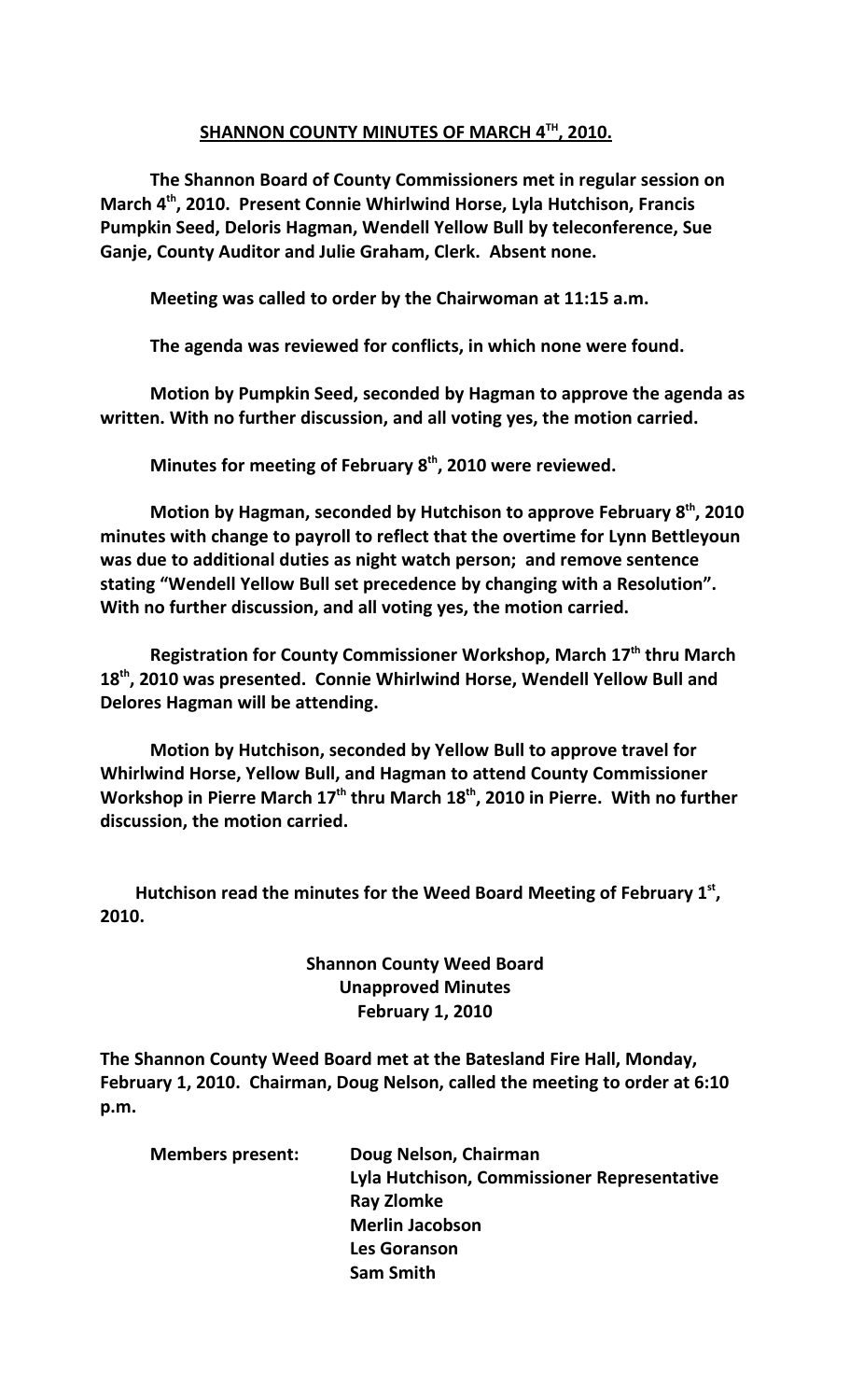**Page 2.**

| <b>Member absent:</b><br><b>Don Hutchison</b> |  |
|-----------------------------------------------|--|
|-----------------------------------------------|--|

**Others present: David Hauck, Weed Supervisor**

**Motion by Smith, seconded by Goranson to approve the minutes of the July 7, 2009 meeting. Motion carried.**

**Motion by Goranson, seconded by Smith to approve Hauck and Zlomke to attend the Weed & Pest Spring Training Conference in Aberdeen, February 17 & 18, 2010. Motion carried.**

**Discussion was held regarding how to handle untended Prairie Dog towns. Hauck gave the Board an update on the written complaint from the last meeting and the steps he had taken regarding that complaint. Motion be Zlomke, seconded by Nelson to instruct Hauck to send a Final Notice of Infestation to the land owner by certified mail, with an April 15, 2010, deadline for completion, and to report back to the Weed Board for their approval if an Enforcement becomes necessary. Motion carried.**

**Motion by Nelson, seconded by Goranson, to hold the next meeting April 26, 2010, at 7:30 p.m., at the Batesland Fire Hall.**

**Motion by Zlomke, seconded by Goranson, to adjourn the meeting at 8:10 p.m.**

**Approved by the Shannon County Weed Board\_\_\_\_\_\_\_\_\_\_\_\_\_\_\_\_\_\_\_\_\_\_\_, 2010**

**Chairman\_\_\_\_\_\_\_\_\_\_\_\_\_\_\_\_\_\_\_\_\_\_\_\_\_\_\_\_\_\_**

**Motion by Hutchison, seconded by Yellow Bull to approve Weed Board minutes of February 1, 2010. With no further discussion, the motion carried.**

**Pumpkin Seed and Whirlwind Horse and Lynn Bettelyoun, Highway Superintendent, reported on a meeting they attended with the Oglala Sioux Tribe in reference to the ownership of the Grass Creek Road and Recovery Zone Bonds. The Grass Creek Rd is no longer a County Road; maps were reviewed of current County roads. Pumpkin Seed reported that the information on the Recovery Zone Bonds was submitted to Gary Ruse, Oglala Sioux Tribe Finance Manager.** 

**Terri Halls, Director of Equalization, met with the Board and introduced Stacy Martin, GIS Coordinator. A newly updated Shannon County fee holder map was presented to the Board for review. Halls presented inform on the 2010 valuations, and explained the changes to the value of agricultural land in the County, which is based on the soil survey. The appeal process for valuations was discussed, and land owners who recently received their value notice should review their statement carefully.**

**Non-agricultural property values will not have an increase, and Agricultural values which will be based the on the soil survey, and will show, on the average, a decrease in taxable value, due to the factors.**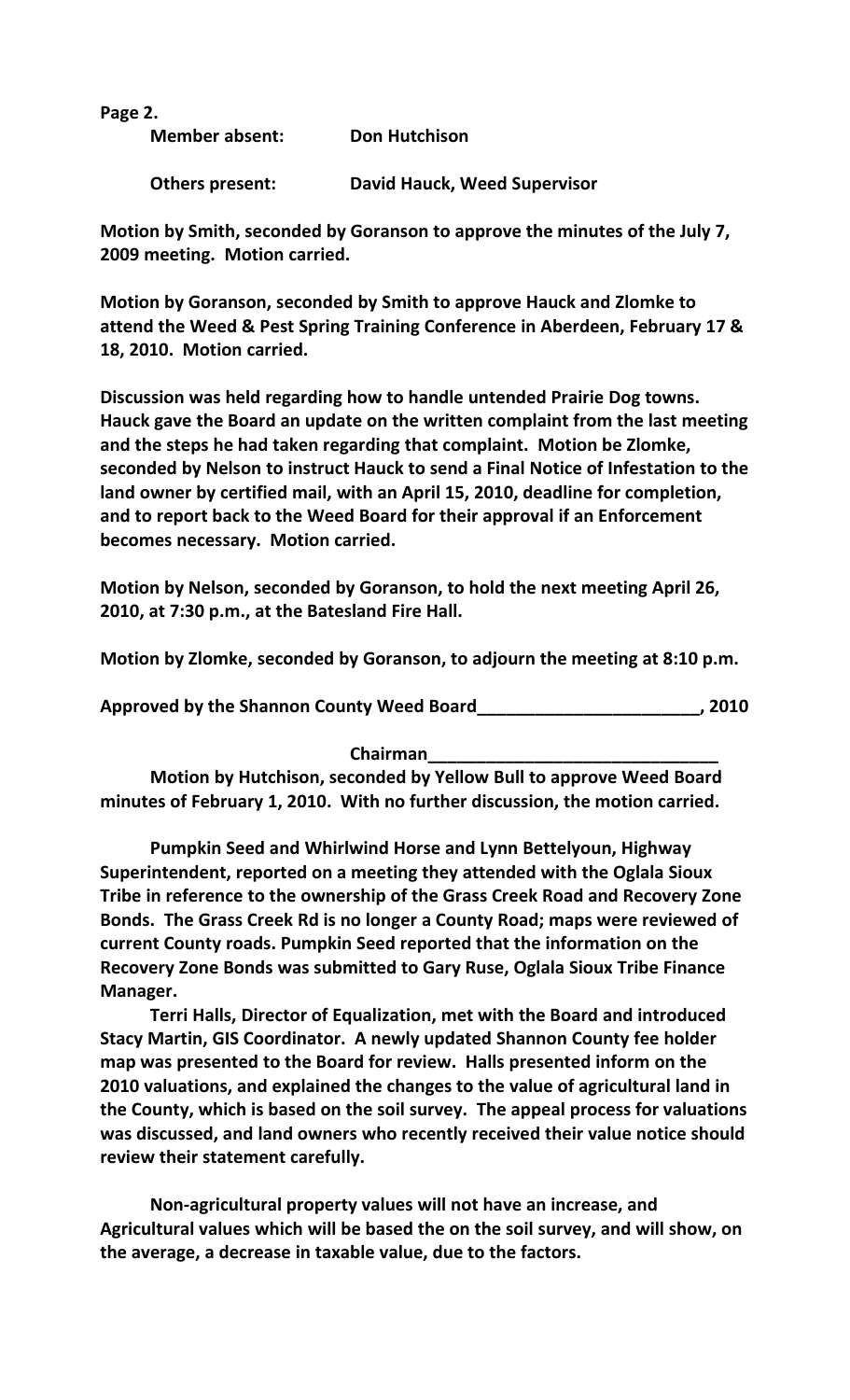## **Page 3.**

**Cecil Robbinson met with the Board to make comments on the progress of his complaints of his missing horses, which he states there has been nothing done and spoke of his efforts for prosecution.**

**A bill from Behavior Management Systems was reviewed, and the Board tabled action until a representative can meet and again explain the services provided to Shannon County.**

**Lynn Bettleyoun, Hwy Supertendent, met with the Board to give updates. A revised policies and procedures manual was presented to the Board (changes only to the paging and numbering of the existing manual).**

**Sealed bids for 2002 Ford F250 pickup were opened as advertised.**

| <b>David Holderness</b> |  | bid \$ 610.00   |
|-------------------------|--|-----------------|
| Sean Little             |  | bid $$1,102.00$ |
| <b>Pat Carlow</b>       |  | bid \$ 500.00   |

**Motion by Hutchison, seconded by Hagman to accept the bid of Sean Little in the amount of \$ 1,102.00. With no further discussion, the motion carried.**

**Motion by Hagman, seconded by Hutchison to approve David White Face as Full Time HEO at \$12.00/hr. With no further discussion, the motion carried.**

**Motion by Hagman, seconded by Hutchison to approve Roger Campbell as Full Time Security at \$9.00/hr. With no further discussion, Pumpkin Seed voting no, and all others voting yes, the motion carried.**

**Motion by Pumpkin Seed, seconded by Hutchison to approve private road work for Oglala Lakota College in the amount of \$168.00. A P.O. # was given, and payment will be received after processing. With no further discussion, the motion carried.**

**Motion by Pumpkin Seed, seconded by Hagman to go into executive session for personnel purposes with time being 12:30 p.m. With no further discussion, the motion carried.**

**Came out of executive with time being 1:37 p.m.**

**Motion by Pumpkin Seed, seconded by Hutchison to reassign Lynn Bettleyoun Lynn Bettleyoun from Highway Superintendent to heavy equipment operator at a reduced pay of \$500.00 per month for six months to comply with the recommendation of the County Commission Chairman and the conditions of employment in a letter dated 3-4-10, . With no further discussion, the motion carried.**

**Motion by Hutchison, seconded by Pumpkin Seed to hire Lou Nollett as part time County Highway Supervisor at \$50.00 per hour for a period of six**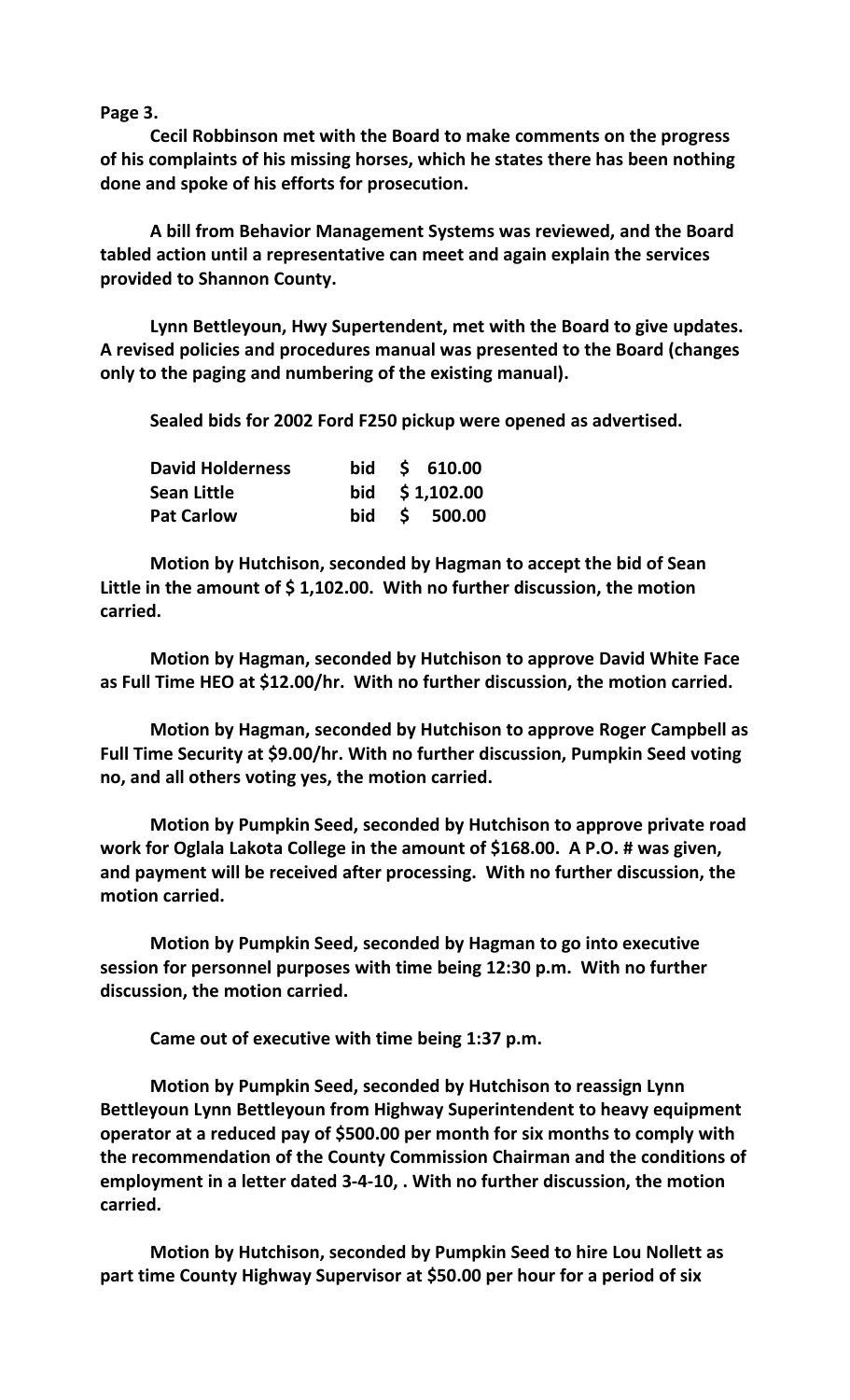## **Page 4.**

**months pursuant to a letter of agreement between Nollett and the County. With all voting yes, the motion carried.**

**Jim Daggett, Shannon Co Sheriff, met to give updates to the Board.**

**James Sword, States Attorney, met with the Board to request an appointment of Victim's Advocates.**

**Motion by Pumpkin Seed, seconded by Hutchison to appoint Linda Kluender and Joan Nettinga as Victim's Advocates for the amount of \$2,000 each for 2010. With no further discussion, the motion carried.**

**Motion by Pumpkin Seed, seconded by Hutchison to approve the fallowing bills. With no further discussion, the motion carried.**

| <b>GENERAL</b>                      |                               |              |
|-------------------------------------|-------------------------------|--------------|
| <b>Commissioners Salaries</b>       | <b>February Salaries</b>      | \$<br>650.00 |
| <b>Auditor Salaries</b>             | <b>February Salaries</b>      | 3,355.27     |
| <b>Treasurer Salaries</b>           | <b>February Salaries</b>      | 2,961.95     |
| <b>States Attorney Salary</b>       | <b>February Salary</b>        | 901.25       |
| <b>Dir of Equalization Salaries</b> | <b>February Salaries</b>      | 1,575.68     |
| <b>Vets Service Officer Salary</b>  | <b>February Salary</b>        | 986.56       |
| <b>Sheriff Salary</b>               | <b>February Salary</b>        | 3,094.29     |
| <b>American Family Assurance</b>    | <b>Feb Aflac Remittance</b>   | 24.60        |
| <b>Alltel</b>                       | <b>Phone</b>                  | 120.67       |
| <b>Carol Butzman Consulting</b>     | MI                            | 929.17       |
| <b>Century Business</b>             | <b>Misc</b>                   | 28.35        |
| <b>Chief Supply Corp</b>            | <b>Supply</b>                 | 409.98       |
| Culligan                            | <b>Misc</b>                   | 15.25        |
| Daggett, Jim                        | <b>Feb BC/BS</b>              | 307.75       |
| Farrell, Farrell & Ginsbacg         | <b>St Atty Feb Pay</b>        | 833.33       |
| <b>Cardmember Service</b>           | <b>Misc</b>                   | 622.46       |
| <b>Hagman, Deloris</b>              | <b>Travel</b>                 | 35.52        |
| <b>Hagman</b> , Deloris             | <b>Travel</b>                 | 35.52        |
| Hauck, David K.                     | <b>Travel</b>                 | 383.15       |
| <b>Knoff, David</b>                 | MI                            | 64.08        |
| <b>Lakota Country Times</b>         | <b>Publishing</b>             | 277.44       |
| <b>Lewis &amp; Clark BHS</b>        | MI                            | 142.00       |
| <b>McLeod's Office Supply</b>       | <b>Supply</b>                 | 514.89       |
| <b>Pennington County Auditor</b>    | MI                            | 123.00       |
| <b>Pennington County Jail</b>       | MI                            | 322.75       |
| <b>Pennington Co States Atty</b>    | MI                            | 200.00       |
| <b>Pumpkin Seed, Francis</b>        | <b>Travel</b>                 | 33.30        |
| <b>Pumpkin Seed, Francis</b>        | <b>Travel</b>                 | 33.30        |
| <b>Quill Corporation</b>            | <b>Supply</b>                 | 171.47       |
| <b>SD Assn of County Offical</b>    | Website                       | 200.00       |
| <b>SDPAA</b>                        | Gen                           | 9,874.42     |
| <b>Shannon Cty Conservation</b>     | 2010 Allotment                | 1,500.00     |
| <b>South Dakota Retirement</b>      | <b>SD Ret. Feb Remittance</b> | 1,823.74     |
| <b>US Postal Service</b>            | Postage                       | 295.13       |
| <b>Wells Fargo Bank</b>             | <b>Payroll Taxes</b>          | 2,590.87     |
| <b>Whirlwind Horse, Connie</b>      | <b>Travel</b>                 | 83.63        |
| <b>Whirlwind Horse, Connie</b>      | <b>Travel</b>                 | 167.26       |
| <b>Yankton County</b>               | MI                            | 103.75       |
| <b>Yellow Bull, Wendell</b>         | <b>Travel</b>                 | 47.36        |
| Hutchison, Lyla                     | <b>Travel</b>                 | 59.20        |
| Hutchison, Lyla                     | <b>Travel</b>                 | 59.20        |
|                                     |                               |              |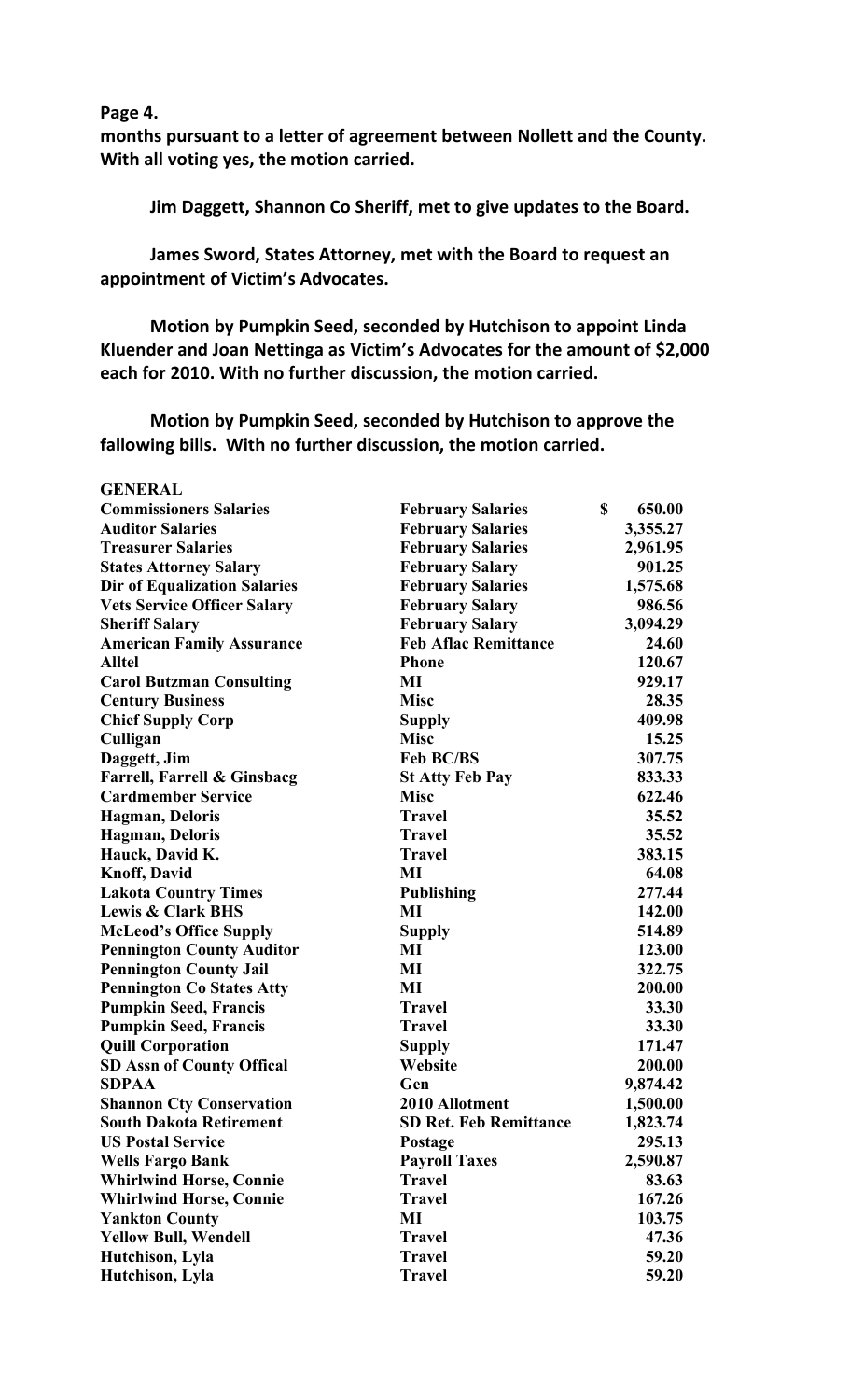| Page 5.                           |                              |           |
|-----------------------------------|------------------------------|-----------|
| <b>COUNTY ROAD &amp; BRIDGE</b>   |                              |           |
| <b>CRBR Salaries</b>              | <b>February Salaries</b>     | 9,262.89  |
| <b>Including Overtime for</b>     |                              |           |
| <b>Lynx Bettelyoun</b>            | <b>Overtime-Sec guard</b>    | 226.15    |
| <b>Leon Zimbelman</b>             | Overtime                     | 207.00    |
| <b>CRBR Salaries</b>              | <b>March 3 Salaries</b>      | 1,319.32  |
| <b>Including Overtime for</b>     |                              |           |
| <b>Lynx Bellelyoun</b>            | Overtime                     | 157.32    |
| <b>Alltel</b>                     | <b>Phone</b>                 | 76.44     |
| <b>Armstrong Extinguisher</b>     | <b>Annual Maint</b>          | 480.00    |
| <b>Bair Ford Mercury</b>          | <b>Car Maint</b>             | 144.69    |
| <b>Bennett County Booster</b>     | <b>Publishing</b>            | 38.13     |
| <b>Blue Cross/Blue Shield</b>     | <b>BC/BS Feb Remitance</b>   | 639.42    |
| <b>Butler Machinery Co.</b>       | <b>Equipment</b>             | 24,884.17 |
| Culligan                          | <b>Supply</b>                | 31.00     |
| <b>Division of Motor Vehicle</b>  | <b>Plates</b>                | 28.00     |
| <b>Division of Motor Vehicle</b>  | <b>Plates</b>                | 13.00     |
| <b>Cardmember Service</b>         | <b>Misc</b>                  | 96.29     |
| <b>General Store</b>              | <b>Misc</b>                  | 230.71    |
| <b>Great Plains Communication</b> | <b>Telephone</b>             | 159.13    |
| <b>Great Western Tire Inc.</b>    | <b>Supply</b>                | 785.60    |
| <b>Husker Auto Parts</b>          | <b>Misc</b>                  | 816.28    |
| <b>LaCreek Electric Assoc</b>     | Equipment                    | 3,569.01  |
| <b>Lakota Country Times</b>       | <b>Publishing</b>            | 57.12     |
| <b>Martin Auto Parts</b>          | Equipment                    | 17.48     |
| <b>MCI Comm Service</b>           | <b>Phone</b>                 | 38.64     |
| <b>Menards</b>                    | <b>Supply</b>                | 74.11     |
| <b>Nebraska Child Support</b>     | <b>Zimbelman Feb Support</b> | 245.00    |
| <b>SDPAA</b>                      | <b>Hwy</b>                   | 9,993.04  |
| <b>South Dakota Retirement</b>    | <b>Feb. Remitance</b>        | 838.90    |
| <b>South Dakota Retirement</b>    | <b>Retirement</b>            | 79.14     |
| <b>Vallette, David R</b>          | <b>Misc</b>                  | 100.45    |
| <b>Wells Fargo Bank</b>           | <b>Payroll Taxes</b>         | 2,042.90  |
| <b>Wells Frago Bank</b>           | Withholding                  | 206.88    |
| Westco                            | <b>Misc</b>                  | 5,311.46  |
| <b>EMERGENCY MGT</b>              |                              |           |
| <b>SDPAA</b>                      | EM                           | 6.92      |

**Motion by Pumpkin Seed, seconded by Hutchison to approve the Auditor's Account with the County Treasurer as follows. All voting yes, the motion carried.**

**TO THE HONORABLE BOARD OF SHANNON COUNTY COMMISSIONERS.** 

**I Hereby submit the following report of my examination of the cash and cash items in the hands of the County Treasurer of this County on this 26th day of February, 2010.**

| TOTAL AMT OF DEPOSIT IN BANK OF THE WEST-------------\$ 4,045.94        |                                           |
|-------------------------------------------------------------------------|-------------------------------------------|
| TOTAL AMT OF DEPOSIT IN WELLS FARGO BANK------------\$ 1,391.09         |                                           |
| TOTAL AMT OF DEPOSIT IN FIRST WESTERN BANK-HS--\$ 7,476.82              |                                           |
| TOTAL AMOUNT OF ACTUAL CASH---------------------------------\$ 4,080.32 |                                           |
| TOTAL AMT OF CHECKS IN TREASURER'S POSSESSION NOT                       |                                           |
|                                                                         |                                           |
| MONEY MARKET SAVINGS: BANK OF THE WEST-----------\$ 2,266.58            |                                           |
|                                                                         | <b>WELLS FARGO BANK-------\$ 1,139.88</b> |
|                                                                         | FIRST WESTERN-HS-------\$285,185.98       |